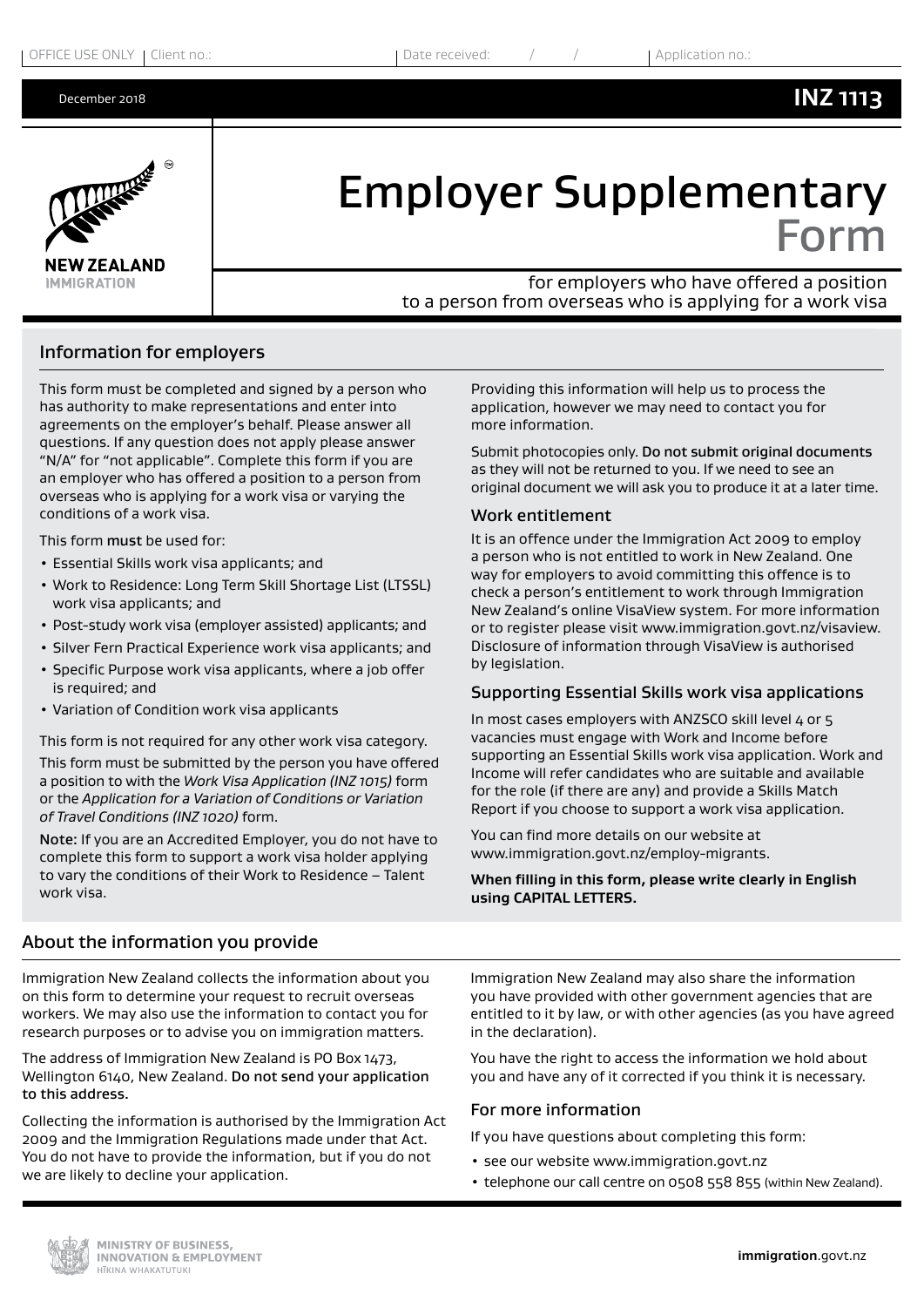|                | Section A<br><b>Employer details</b>                                                                                                                                                   |  |  |  |  |  |
|----------------|----------------------------------------------------------------------------------------------------------------------------------------------------------------------------------------|--|--|--|--|--|
|                | Attach a copy of the full employment agreement and complete the following.                                                                                                             |  |  |  |  |  |
| A1             | State the name of the person to whom you have offered a position in your business                                                                                                      |  |  |  |  |  |
|                | Family/last name<br>Given/first name(s)                                                                                                                                                |  |  |  |  |  |
|                |                                                                                                                                                                                        |  |  |  |  |  |
| A <sub>2</sub> | Full name of person completing this form.                                                                                                                                              |  |  |  |  |  |
|                | Position or title of person completing this form.                                                                                                                                      |  |  |  |  |  |
|                | Business name (if applicable) and physical and postal addresses.                                                                                                                       |  |  |  |  |  |
|                |                                                                                                                                                                                        |  |  |  |  |  |
|                | Telephone (daytime)<br>Telephone (evening)                                                                                                                                             |  |  |  |  |  |
|                | Email<br>Fax                                                                                                                                                                           |  |  |  |  |  |
|                | Mobile<br>Website                                                                                                                                                                      |  |  |  |  |  |
| A3             | New Zealand Business Number<br>For help search: www.nzbn.govt.nz                                                                                                                       |  |  |  |  |  |
| A4             | How long has this business been in operation?                                                                                                                                          |  |  |  |  |  |
| A <sub>5</sub> | How many people does the business currently employ?                                                                                                                                    |  |  |  |  |  |
| A <sub>6</sub> | How many current employees are New Zealand citizens or residence class visa holders?                                                                                                   |  |  |  |  |  |
| <b>A7</b>      | Has the business made anybody redundant, or been through a consultation with respect to potential<br>redundancies, in the past six months?                                             |  |  |  |  |  |
|                | $\Box$ Yes Provide details, including how many people were affected and their roles.<br>No                                                                                             |  |  |  |  |  |
|                |                                                                                                                                                                                        |  |  |  |  |  |
|                |                                                                                                                                                                                        |  |  |  |  |  |
|                |                                                                                                                                                                                        |  |  |  |  |  |
|                |                                                                                                                                                                                        |  |  |  |  |  |
| A8             |                                                                                                                                                                                        |  |  |  |  |  |
|                | State the names of any associated companies or businesses (such as parent or subsidiary companies, and<br>companies associated with substantial owners or directors of this business). |  |  |  |  |  |
|                |                                                                                                                                                                                        |  |  |  |  |  |
|                |                                                                                                                                                                                        |  |  |  |  |  |
|                |                                                                                                                                                                                        |  |  |  |  |  |
|                |                                                                                                                                                                                        |  |  |  |  |  |
|                |                                                                                                                                                                                        |  |  |  |  |  |
|                |                                                                                                                                                                                        |  |  |  |  |  |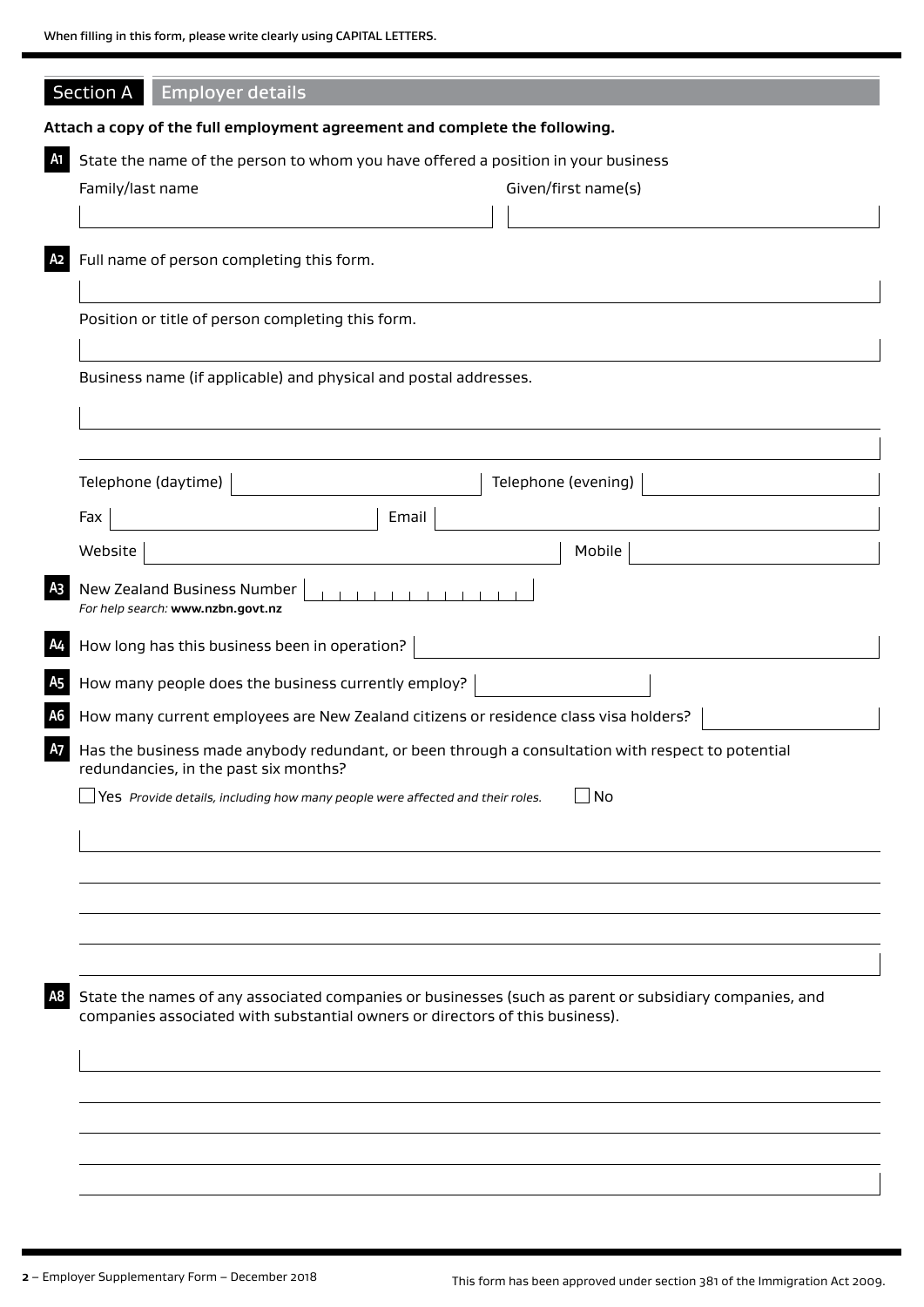| Have you provided any of the following:<br>A9 |                                                                                                                                                                                                                                                                                                                                                                           |  |  |  |  |  |
|-----------------------------------------------|---------------------------------------------------------------------------------------------------------------------------------------------------------------------------------------------------------------------------------------------------------------------------------------------------------------------------------------------------------------------------|--|--|--|--|--|
|                                               | Skills Match Report from Work and Income. Attach a copy of the Skills Match Report to this form.<br>Go to 'Section C: Overseas recruitment based on non-availability of New Zealand residents'                                                                                                                                                                            |  |  |  |  |  |
|                                               | Approval in Principle from Immigration New Zealand to recruit workers for this position.                                                                                                                                                                                                                                                                                  |  |  |  |  |  |
|                                               | State your 8-digit AIP reference number<br>Go to 'Section D: Declaration by employer'                                                                                                                                                                                                                                                                                     |  |  |  |  |  |
|                                               | <b>Section B</b><br><b>Position details</b>                                                                                                                                                                                                                                                                                                                               |  |  |  |  |  |
|                                               | If you have provided a Skills Match Report or have an Approval in Principle to recruit workers for this position,<br>you do not need to complete this section.                                                                                                                                                                                                            |  |  |  |  |  |
|                                               | Provide details of the position you have offered to the potential employee named in this application.                                                                                                                                                                                                                                                                     |  |  |  |  |  |
|                                               | Job title                                                                                                                                                                                                                                                                                                                                                                 |  |  |  |  |  |
| <b>B2</b>                                     | ANZSCO occupation title, occupation code, and skill level (ANZSCO is the Australian and New Zealand<br>Standard Classification of Occupations. Most New Zealand occupations are listed in the ANZSCO, with<br>a six-digit occupation code and a skill level ranging from 1 (highly-skilled) to 5 (unskilled). For more<br>information see www.immigration.govt.nz/anzsco. |  |  |  |  |  |
|                                               | ANZSCO occupation title<br>ANZSCO occupation code                                                                                                                                                                                                                                                                                                                         |  |  |  |  |  |
|                                               | The address of the place of employment (if different from that stated in question $ a $ ).                                                                                                                                                                                                                                                                                |  |  |  |  |  |
|                                               |                                                                                                                                                                                                                                                                                                                                                                           |  |  |  |  |  |
|                                               | The type of work, duties and responsibilities.                                                                                                                                                                                                                                                                                                                            |  |  |  |  |  |
|                                               |                                                                                                                                                                                                                                                                                                                                                                           |  |  |  |  |  |
|                                               | Details of pay and conditions of employment (for example, holidays).                                                                                                                                                                                                                                                                                                      |  |  |  |  |  |
|                                               |                                                                                                                                                                                                                                                                                                                                                                           |  |  |  |  |  |
|                                               | Hours of work.                                                                                                                                                                                                                                                                                                                                                            |  |  |  |  |  |
|                                               | The duration of the job.                                                                                                                                                                                                                                                                                                                                                  |  |  |  |  |  |
|                                               | Qualifications required.                                                                                                                                                                                                                                                                                                                                                  |  |  |  |  |  |
|                                               |                                                                                                                                                                                                                                                                                                                                                                           |  |  |  |  |  |
|                                               | Type of experience required.                                                                                                                                                                                                                                                                                                                                              |  |  |  |  |  |
|                                               | Length of experience required.                                                                                                                                                                                                                                                                                                                                            |  |  |  |  |  |
| <b>B10</b>                                    | Other skills or competencies required.                                                                                                                                                                                                                                                                                                                                    |  |  |  |  |  |
|                                               |                                                                                                                                                                                                                                                                                                                                                                           |  |  |  |  |  |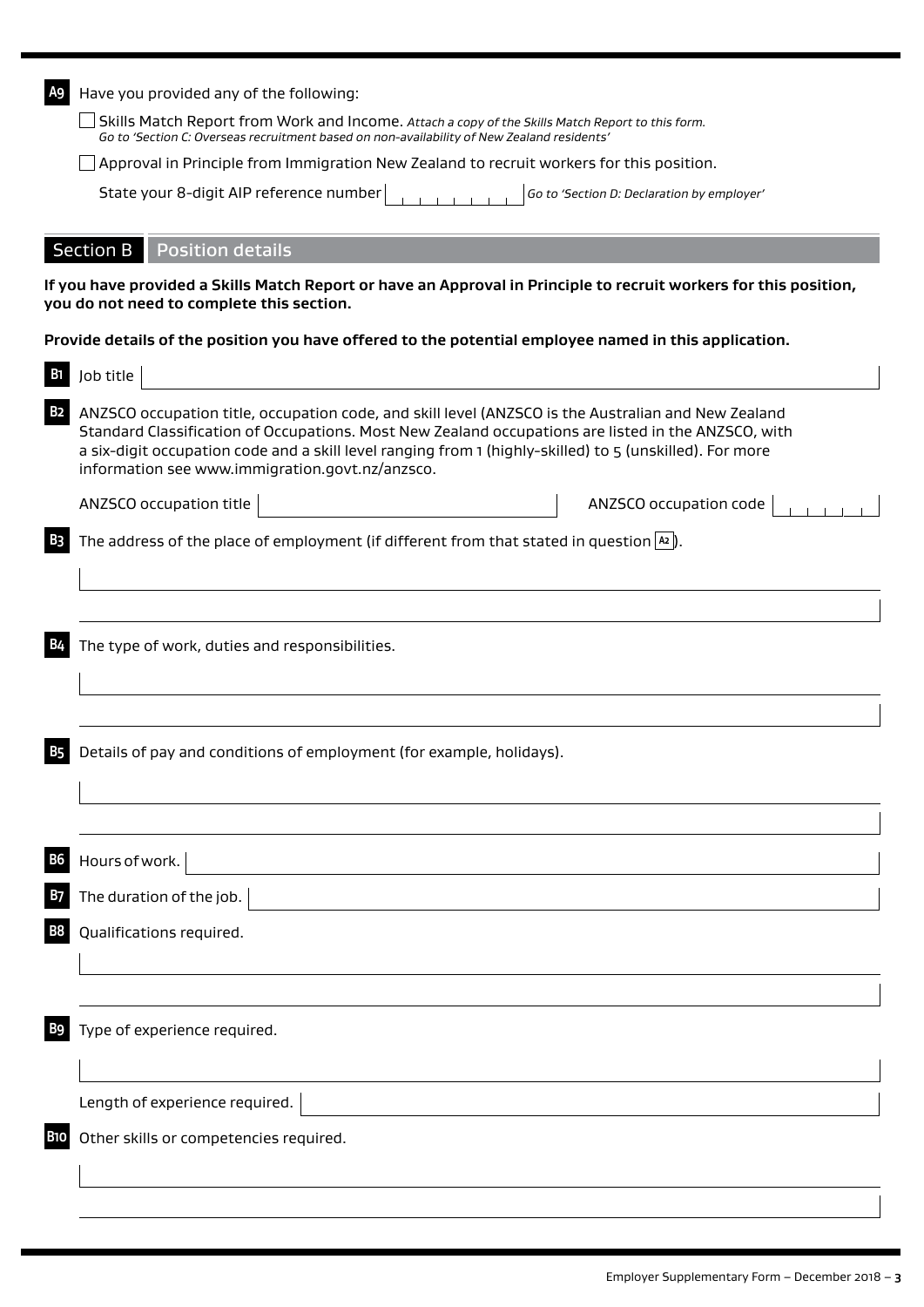**B11** Does the worker require occupational registration in New Zealand?

Yes *The applicant will need to produce evidence that this has been obtained at the time of submitting the work visa application.*  $\Box$ No

Section  $C$  Overseas recruitment based on non-availability of New Zealand residents

**This section must be completed if the person you have offered employment to is applying under the Essential Skills work category unless:**

- **• the occupation is on an Immigration New Zealand skill shortage list (either the Long Term, Immediate, or Construction and Infrastructure skill shortage list) and the person meets the qualification and/or work experience requirements of the list, or**
- **• the person wishes to continue working in the role they currently hold, and they have been invited to apply or have applied under the Skilled Migrant Category based on this employment.**

You must answer the questions below and attach evidence to show that you have made genuine attempts to recruit New Zealand citizens or residence class visa holders for the position. We can make a faster visa decision if you provide satisfactory evidence of doing so now.

If your vacancy is skill level 4 or 5 of the ANZSCO, in most cases you **must** engage with Work and Income **before** supporting an Essential Skills work visa. Work and Income will refer candidates who are suitable and available for the role (if there are any) and give you a Skills Match Report if you choose to support a work visa. For details of exemptions from this requirement see the Essential Skills work visa requirements section of the *Work Visa Guide (INZ1016)*.

**C1** Have you made genuine attempts to recruit New Zealanders for the role offered? Yes *Attach evidence, such as dated copies of advertising or records of your engagement with a recruitment company. The evidence must show where advertising occurred, as well as the frequency and duration.*  $\Box$ No

**C2** Have you made efforts as an employer to train New Zealanders to fill the positions available?

Yes *Attach documents outlining the types of training provided and the outcome of that training.*

No *Provide a written statement outlining why you have not made efforts to train New Zealanders.*

**C3** Explain why the New Zealanders considered for this role were not suitable. Provide details such as how many New Zealanders were considered, why they couldn't perform the duties described in the job description and why they were not able to be trained.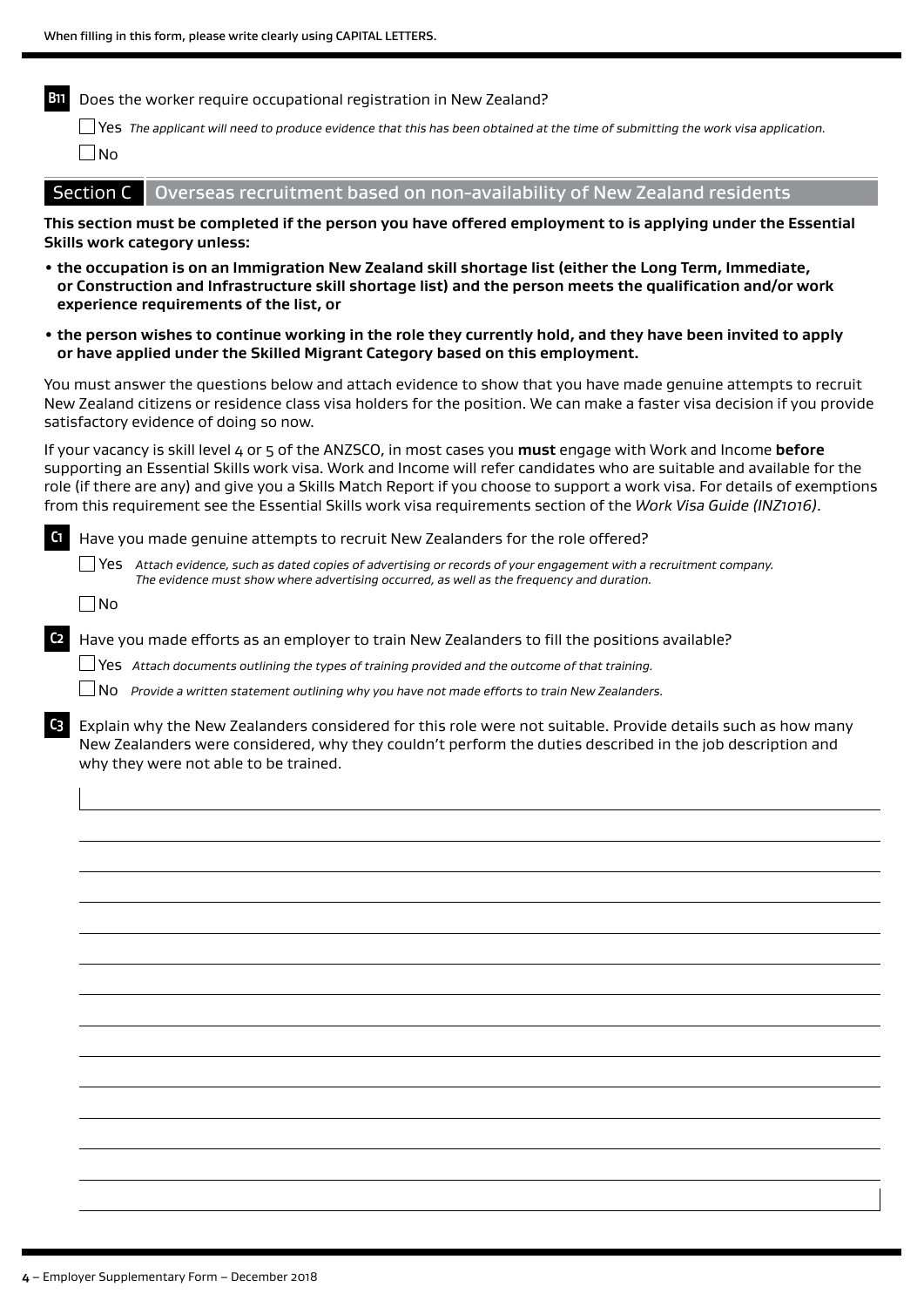## **Section D** Declaration by employer

**This section must be read and signed by a person who has authority to make representations and enter into agreements on the employer's behalf.**

**I understand the notes and questions in this form and I declare that the information given about my business is true and correct.**

**I understand that further information relating to business records, sets of accounts, financial statements and other records deemed necessary may be requested.**

**I understand that if I make any false statements, or provide any false or misleading information, or have changed or altered this form in any way, that I may be committing an offence under sections 342 and 348 of the Immigration Act 2009 and may be liable to prosecution.**

**I agree to inform Immigration New Zealand about any relevant changes to the circumstances of my business that occur after I lodge this form that may impact on current or prospective applicant's employment.**

**I agree to pay any Essential Skills work visa holder in my employment the remuneration required by their visa conditions.**

**I authorise Immigration New Zealand to:**

- **seek information concerning my compliance with New Zealand's immigration and employment laws from any records held by the Ministry of Business, Innovation and Employment**
- **make any enquiries it deems necessary in respect of the documents or information provided in respect of this form**
- **share information provided about me or my business with other government agencies (including overseas agencies) to the extent necessary to make decisions.**

| Signature |                       | Date | ן צן צן צן צוו ™ן ™ןן פן פן |
|-----------|-----------------------|------|-----------------------------|
| Name      | Job title or position |      |                             |